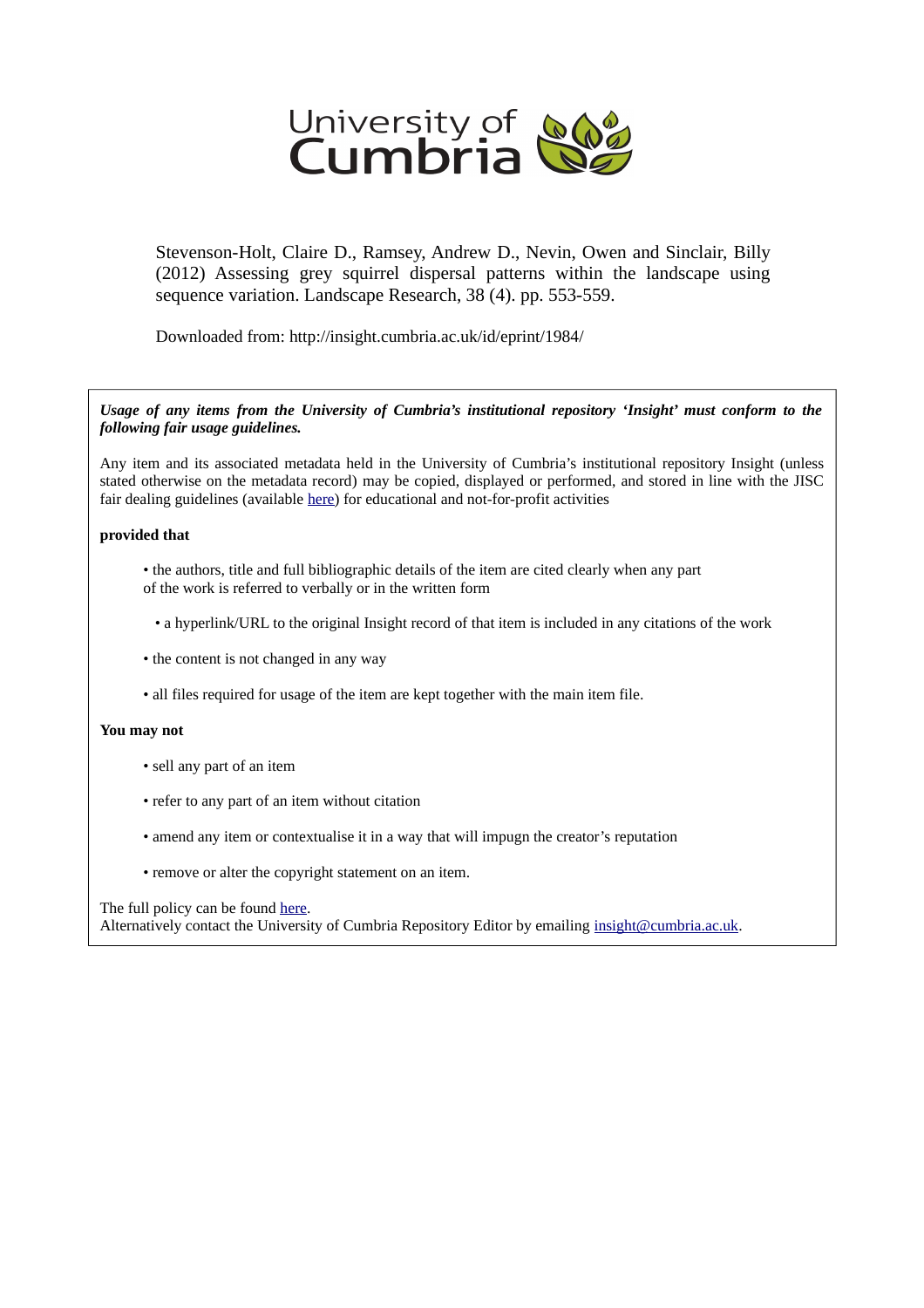

# Assessing grey squirrel dispersal patterns within the landscape using DNA sequence variation.

|                  | Assessing grey squirrel dispersal patterns within the<br>landscape using DNA sequence variation. |
|------------------|--------------------------------------------------------------------------------------------------|
|                  |                                                                                                  |
| Journal:         | Landscape Research                                                                               |
| Manuscript ID:   | Draft                                                                                            |
| Manuscript Type: | <b>Short Communication</b>                                                                       |
| Keywords:        | least cost, mtDNA, grey squirrel, Sciurus, dispersal                                             |
|                  |                                                                                                  |
|                  | SCHOLARONE <sup>®</sup><br>Manuscripts                                                           |
|                  |                                                                                                  |



**URL: http:/mc.manuscriptcentral.com/clar Email: crista.ermiya@newcastle.ac.uk**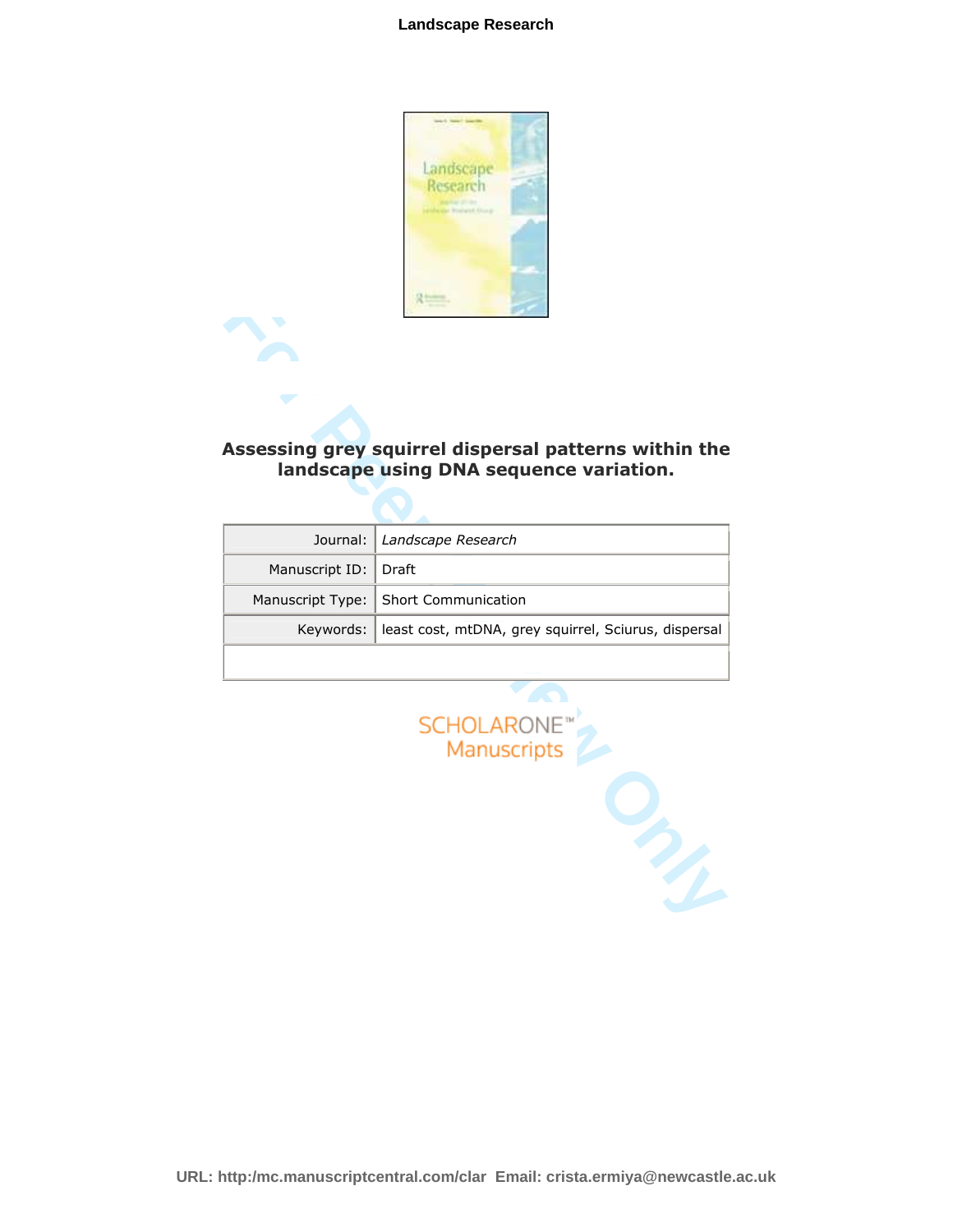### **Landscape Research**

Assessing grey squirrel dispersal patterns within the landscape using sequence variation.

### ABSTRACT

 The grey squirrel *Sciurus carolinensis* is thought to have contributed to the decline of red squirrel *S. vulgaris* populations in the UK through resource competition and disease spread. This study used mtDNA sequencing to assess patterns of grey squirrel dispersal in the UK. Patterns of genetic variation within the dloop sequence were characterised for seven grey squirrel populations. Infiltration directions and potential barriers to dispersal are identified and discussed, with a focus on Cumbria, a county at the forefront of grey squirrel expansion. Understanding the dynamics of grey squirrel dispersal will aid their management at a landscape scale and enhance the conservation of red squirrels.

### INTRODUCTION

Interaction within the dloop sequence were characterised<br> *F* genetic variation within the dloop sequence were characterised<br>
tions. Infiltration directions and potential barriers to dispersal are<br>
with a focus on Cumbria, The Eastern grey squirrel *Sciurus carolinensis* was first introduced to Britain between 1876 and 1929 (Middleton 1931; Shorten 1954; Lloyd 1983). Subsequent successful introductions and translocations occurred within the UK and by the 1930's populations were established in southeast England and rapidly spreading through the country (Shorten 1954). This expansion occurred simultaneously with the decline in native red squirrel *Sciurus vulgaris* populations (Lloyd 1962; Lloyd 1983). Studies suggest that interspecific resource competition occurs (Wauters et al. 2000; Gurnell et al. 2004) and that this, along with the effects of a particularly virulent squirrelpox virus (SQPV), carried by the grey squirrel, has caused the decline and extirpation of many red squirrel populations ([Tompkins et al. 2003](https://www.researchgate.net/publication/216634666_Ecological_replacement_of_natuve_red_squirrels_by_invasive_greys_driven_by_disease?el=1_x_8&enrichId=rgreq-546cc208bbdc87b891b165d6597515b3-XXX&enrichSource=Y292ZXJQYWdlOzI1NDMxNTE1MTtBUzoxMzIxMzM2ODc0MDI0OTZAMTQwODUxNDUzNDQ1MA==); Gurnell et al. 2004; Carroll et al. 2009).

24 Cumbria in North West England has been found to hold genetically unique populations of red squirrel which contain high levels of genetic diversity (Hale et al. 2004).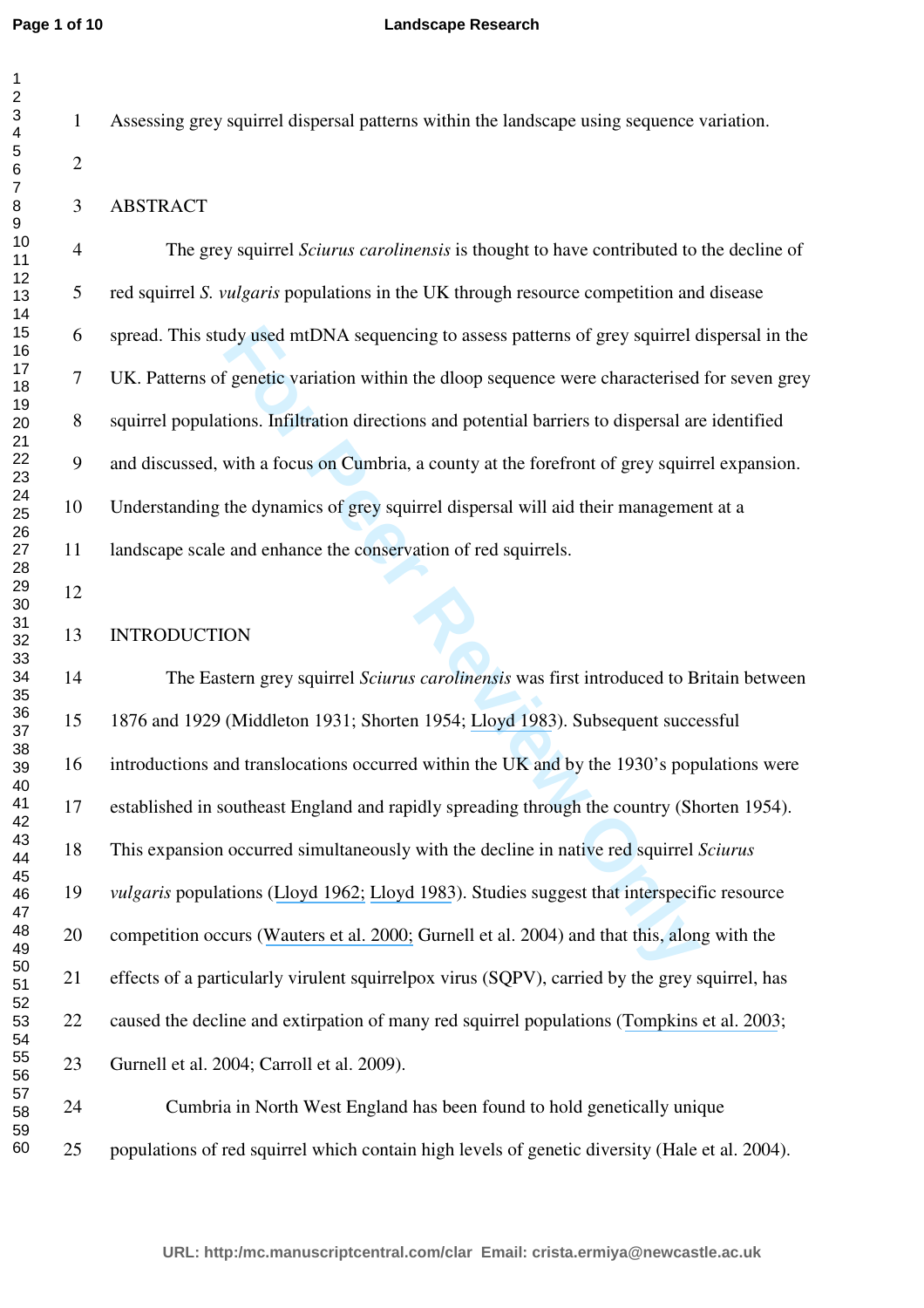Concerns have been raised over the impact of expanding grey squirrel populations are having on red squirrel populations. Interspecific competition and SQPV transmission are thought to be highest at times of grey squirrel dispersal (Sainsbury et al. 2008). An understanding of the dispersal ecology and directional movements of the grey squirrel will aid grey squirrel management decisions and red squirrel conservation.

work (Stevenson et al., in review) has indicated that the Cumbrias as a barrier to dispersal. Grey squirrel populations within Cumbri<br>as a barrier to dispersal. Grey squirrel populations within Cumbri<br>to north Cumbria from 31 Recent work (Stevenson et al., in review) has indicated that the Cumbrian Mountain range is acting as a barrier to dispersal. Grey squirrel populations within Cumbria have been derived from the infiltration of individuals from two directions; to south Cumbria from Lancashire and to north Cumbria from Northumberland/ Scottish Borders. Hale et al. (2001) and Trizio et al. (2005) both suggest genetic analysis has enabled the identification of land cover types which either facilitate dispersal or provide barriers to red squirrels over large geographic scales. In this paper we report on variation within Cytochrome b (Cytb) and Dloop DNA sequences found within grey squirrel mtDNA, the first such report to date.

## 

### METHODOLOGY

41 Two grey squirrel accessions were collected from each of four known introduction points (see Middleton, 1931); Balloch near Loch Long; Dalkeith in Edinburgh; Henbury in Cheshire, and from Alice Holt Forest in Surrey. In addition, samples were collected from three established/ emerging populations within the UK; Doune, in Stirlingshire; Millom, in south Cumbria and Brampton, in north Cumbria (Figure 1).

46 DNA was extracted from the leg muscle tissue of 14 individuals using the QIAGEN DNeasy blood and tissue extraction kit and following the manufactures instructions (QIAGEN Ltd). Fragments of the two mtDNA sequence encoding Cytb and Dloop were amplified by polymerase chain reaction (PCR). Primers for *Sciurus carolinensis* Cytb were available from Meece et al. (2005), BM1 (5'-CCCCTCAGAATGATATTTGTCCTCA) and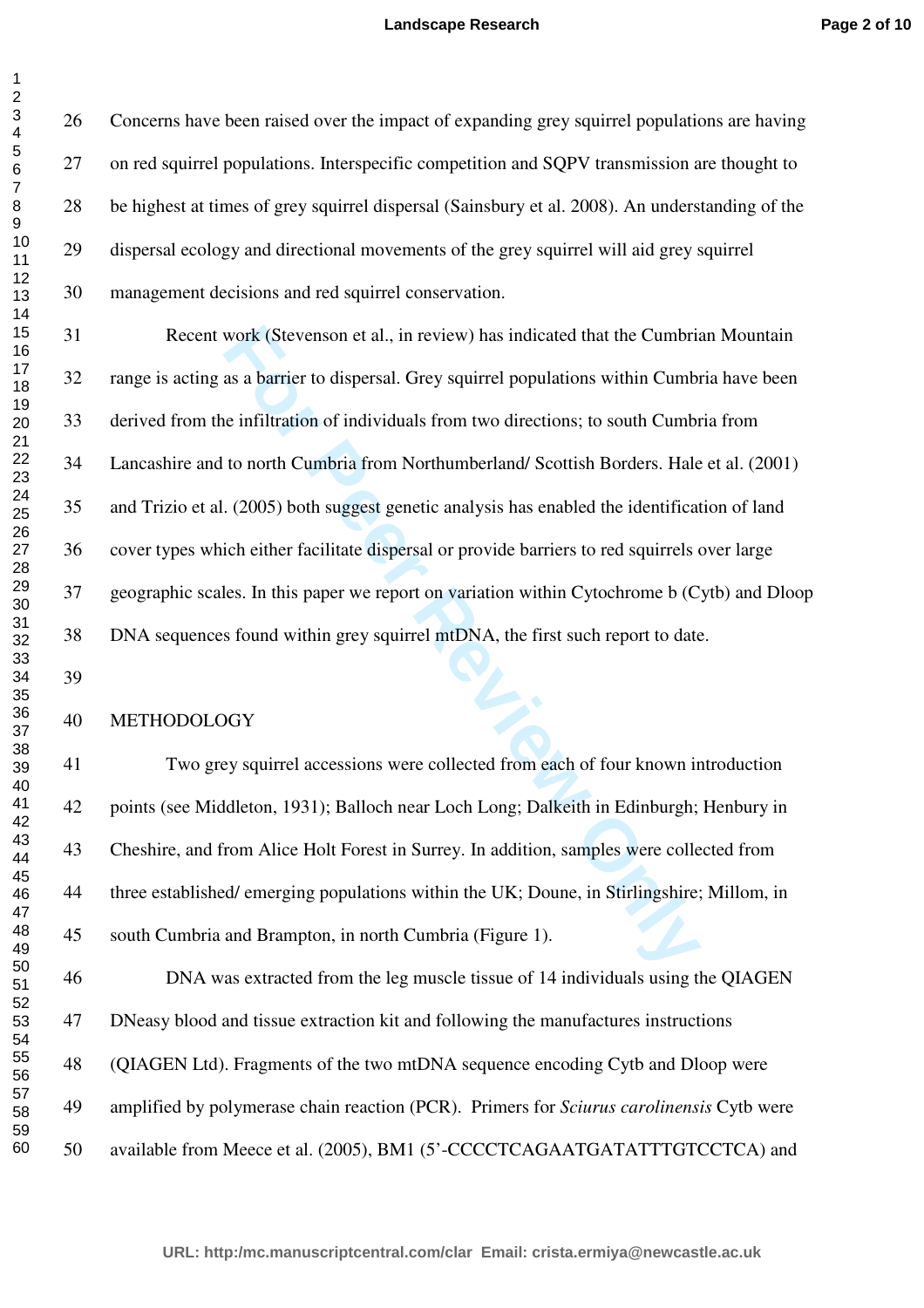## **Landscape Research**

| $\overline{c}$                               |                                       |
|----------------------------------------------|---------------------------------------|
| 34567                                        | $\mathfrak{S}$                        |
|                                              |                                       |
| 8<br>9<br>10                                 |                                       |
|                                              |                                       |
| $1123$<br>$1456$<br>$1789$<br>$192$          |                                       |
|                                              |                                       |
|                                              |                                       |
|                                              |                                       |
| 21<br>22<br>23<br>24                         | $\frac{5}{6}$                         |
| 25<br>26<br>27                               |                                       |
|                                              | $\frac{6}{6}$                         |
| 28<br>29<br>30                               |                                       |
|                                              | 6                                     |
|                                              | $\overline{6}$                        |
| 31<br>32<br>33<br>34<br>35<br>36<br>37<br>38 | $\begin{array}{c} 6 \\ 6 \end{array}$ |
| 39                                           |                                       |
| 40<br>41                                     | 6                                     |
| 42<br>43<br>44                               | 6                                     |
| 45<br>46                                     | 6                                     |
| 47<br>48                                     | 7                                     |
| 49<br>50                                     |                                       |
| $\overline{51}$<br>52<br>53                  | $\overline{\mathcal{L}}$              |
| 54<br>55                                     |                                       |
| 56<br>57                                     | 7                                     |
| 58<br>59                                     |                                       |
| 60                                           |                                       |

| 51 | BM2 (5'-CCATCCAACATCTCAGCATGATGAAA). Each PCR reaction had a reaction                                                       |
|----|-----------------------------------------------------------------------------------------------------------------------------|
| 52 | volume of 25 μl and containing 1 μl 1:10 mtDNA, 12.5 μl AmpliTaq Gold PCR master mix                                        |
| 53 | (Roche, USA), 1 µl 1:10 BM1 primer to distilled water, 1 µl 1:10 BM2, 9.5 µl distilled water.                               |
| 54 | PCR amplification followed the protocol of Meece et al. (2005): denaturation of 3.5 min at                                  |
| 55 | 95°C followed by 36 cycles of 30s at 95°C, annealing 50s at 60 °C, extension 40s at 72°C,                                   |
| 56 | final extension of 5min at 72 °C.                                                                                           |
| 57 | Primers for <i>Sciurus carolinensis</i> Dloop were taken from the published sequence of the                                 |
| 58 | Dloop (GenBank Accession no. AF111027; Barrett et al. 1999), Dloop forward primer 5'-                                       |
| 59 | GCCACCCCCAAGTTAAATGG-3' and Dloop reverse primer 5'-                                                                        |
| 60 | ATTCGTGCATTAATGCACTATCC-3'. Each PCR reaction for Dloop contained the same                                                  |
| 61 | relative quantities of components as outlined above for cytb amplification apart from 5 µl of                               |
| 62 | each primer was used. PCR amplification for Dloop sequence followed the protocol of Trizio                                  |
| 63 | et al. (2005), denaturation of 1 min at 94 $\rm{^{\circ}C}$ followed by 40 cycles of 30s at 94 $\rm{^{\circ}C}$ , annealing |
| 64 | 30s at 52 °C, extension 1min at 72°C, final extension of 5min at 72 °C.                                                     |
| 65 | Electrophoresis on 1% agarose gels were used to check the success of the PCR                                                |
| 66 | reactions for each sample. All PCR products were then cleaned following the methodology of                                  |
| 67 | the QIAquick PCR purification kit (QIAGEN Ltd). Sequencing of PCR products was carried                                      |
| 68 | out (DBS Genomics, Durham, UK).                                                                                             |
| 69 | Sequences for cytb and Dloop from each individual were aligned manually using                                               |
| 70 | BioEdit_R v7.0.4.1 Freeware (Ibis Therapeutics, California, USA) and Sequence Analysis                                      |
| 71 | 5.2.0 (Applied Biosystems) using the default settings within the programmes. A sequence                                     |
| 72 | from S. vulgaris (GenBank Accession no. AJ238588) was also included as an outgroup                                          |
| 73 | accession in the analysis. The sequences were entered into Paup 4.0 Beta 10 (Swofford,                                      |
| 74 | Illinois Natural History Survey, Illinois, USA) for phylogeny reconstruction and a 50%                                      |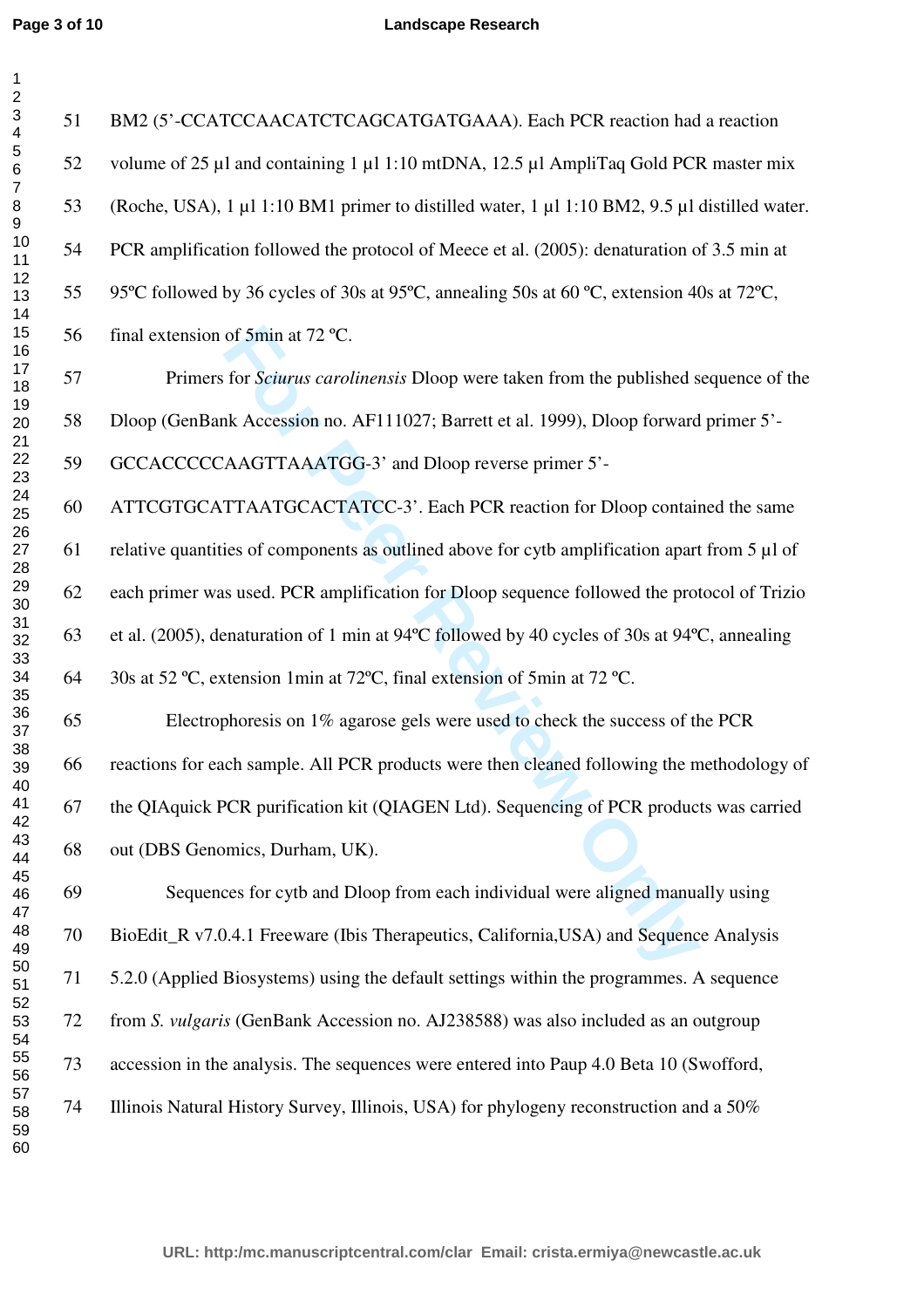majority rule consensus tree was created with 1000 bootstrap and jacknife replicates (Harrison and Langdale 2006).

RESULTS

 MtDNA was successfully extracted from 14 grey squirrel individuals from selected locations around the UK. Cytb sequence data was analysed for all 14 accessions with no sequence variation observed. The 325bp sequence generated, demonstrated a 99% similarity match for grey squirrel cytochrome b gene in the Genbank BLAST search tool (Accession no. AY509680). Similarly, the 329bp Dloop sequence generated showed a 98% similarity match to that of grey squirrel (Accession no. AF111027). Dloop sequences were aligned in BioEdit and discrete points of variation were detected at 16 unique sites, representing 4.9 % of the overall sequence.

d the UK. Cytb sequence data was analysed for all 14 accessions<br>ion observed. The 325bp sequence generated, demonstrated a 99<br>squirrel cytochrome b gene in the Genbank BLAST search tool<br>milarly, the 329bp Dloop sequence ge 87 Parsimony analysis generated a 50% majority rule consensus tree from the grey squirrel dloop sequence data which was rooted against red squirrel (GenBank Accession no. AJ238588). The consensus tree (Figure 2) indicated that the grey squirrel samples are separated into four distinct clades; Clade I; Henbury, Balloch and accession S8 from Alice Holt; Clade II; Doune and accession S7 from Alice Holt; Clade III; Dalkeith and Brampton (north Cumbria); Clade IV; Millom (south Cumbria). The branching of samples from Dalkeith and Brampton is strongly supported with bootstrap values of 73% and jacknife values of 56%.

DISCUSSION

 This study examines DNA sequence variation and its utility in assessing patterns of grey squirrel dispersal in the UK. Cytb sequences generated in this study demonstrated no detectable differences across the range of populations sampled. This may be due to the low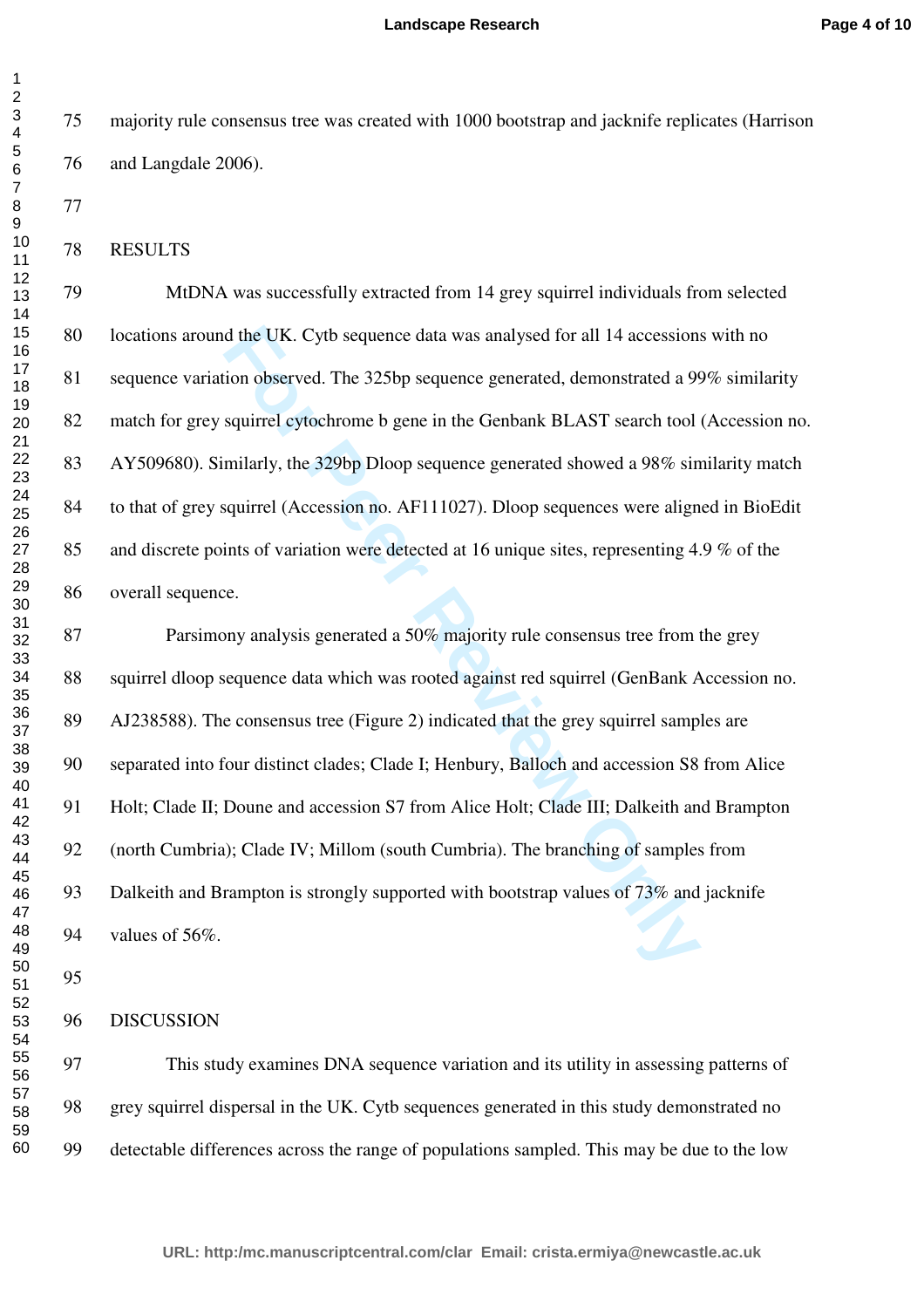### **Landscape Research**

 mutation rate within the cytb coding sequence and the relatively short time frame of introduction and dispersal within the UK. Conversely, sequence variation was detected within the dloop sequence for these same accessions. Dloop sequence analysis showed significant statistical support for the distinct separation of north and south Cumbria grey squirrel populations.

 Accessions from north Cumbria grouped with accessions from Dalkeith in Edinburgh. Individual accessions within north Cumbria may not necessarily have been derived from individuals dispersing south from Edinburgh. However, as they are both within the same clade they may have been derived from the same progenitor individuals from another location such as northeast England (Stevenson et al., in review). Similar patterns of dispersal have been seen in red squirrels, mediated by the afforestation of woodland between Cumbria and 111 the Northeast (Hale & Lurz 2003).

ons from north Cumbria grouped with accessions from Dalkeith<br>ssions within north Cumbria may not necessarily have been deri<br>persing south from Edinburgh. However, as they are both within<br>have been derived from the same pro The two samples taken from each population were generally grouped together within the phylogenetic tree, however, samples from Alice Holt Forest did not follow this pattern and were grouped separately with samples from elsewhere. David-Gray et al. (1998) study found high levels of genetic diversity within grey squirrel populations from Alice Holt Forest and attributed this to numerous introduction sites and translocations from different source 117 populations, which could explain the results demonstrated in Figure 2 in this study. 118 The initial findings presented here demonstrate support for the hypotheses that the Cumbrian Mountain range is acting as a barrier to dispersal and that invasion into the area is coming from multiple directions. If grey squirrels colonised Cumbria with a northerly advance as suggested (Lowe 1993; Skelcher 1997) accessions from north and south Cumbria

should be grouped together within a phylogenetic reconstruction. However, this is not the

- case, and the two populations separate out in the tree. This points towards separate
- populations and the effectiveness of the Cumbrian Mountain range as a barrier. Whilst it is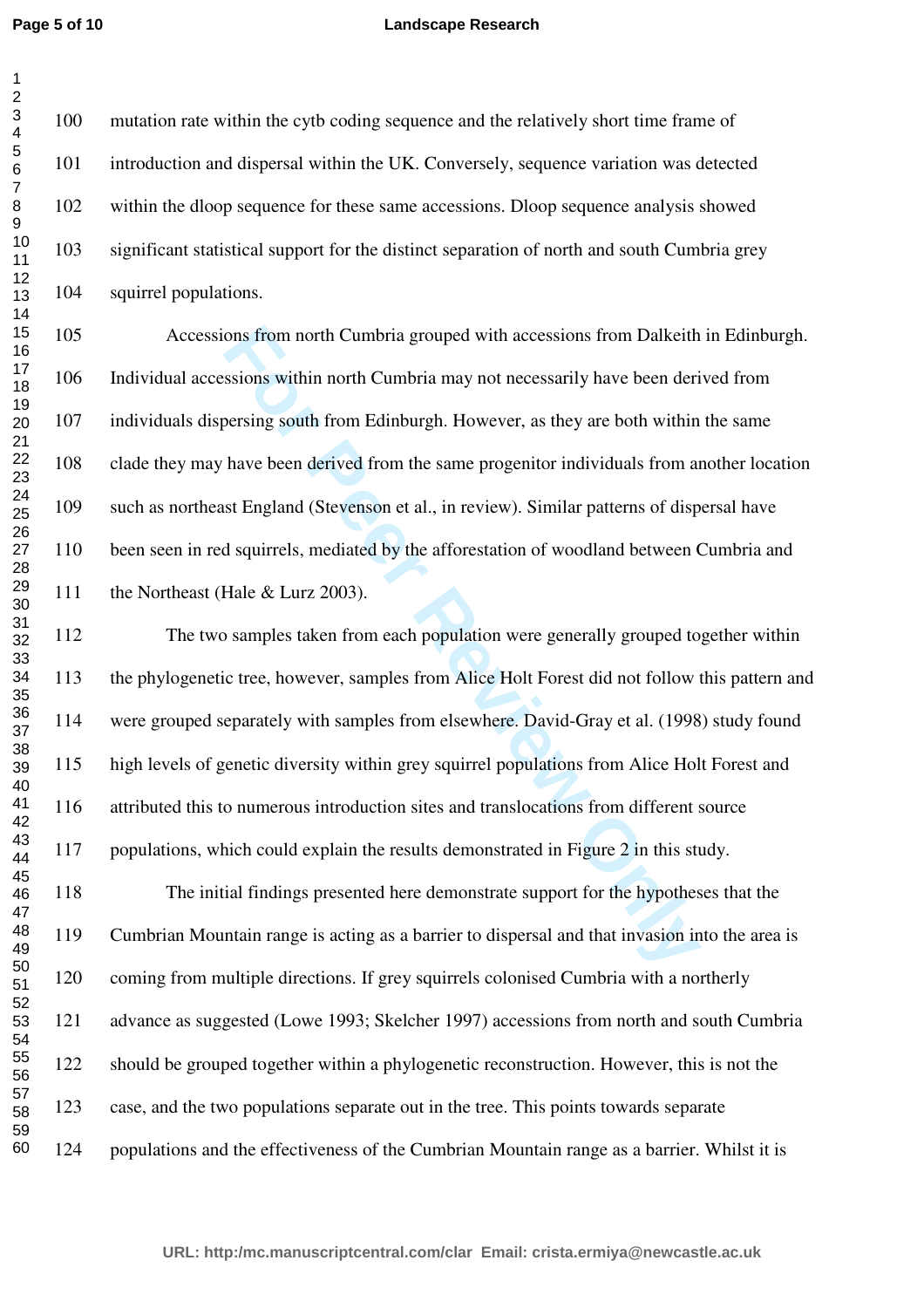| $\boldsymbol{2}$                   |     |                                                                                                   |
|------------------------------------|-----|---------------------------------------------------------------------------------------------------|
| $\ensuremath{\mathsf{3}}$<br>4     | 125 | acknowledged that a small number of individuals may try to disperse over this mountain            |
| 5<br>6                             | 126 | barrier, the majority of individuals will choose a lower cost dispersal route. Further validation |
| $\overline{\mathcal{I}}$<br>8<br>9 | 127 | of prospective incursion directions will require an increase in the sample size for each of the   |
| 10<br>11                           | 128 | seven locations and additional accessions from within Cumbria and adjoining areas.                |
| 12<br>13                           | 129 | This study has provided the first evidence of Dloop sequence variation within UK                  |
| 14<br>15<br>16                     | 130 | grey squirrel populations. Despite the small sample size, it supports the suggestion that the     |
| 17<br>18                           | 131 | Cumbrian Mountains provide a barrier to grey squirrel dispersal and infers both northerly and     |
| 19<br>20                           | 132 | southerly grey squirrel incursion routes into the county. Ultimately, further knowledge of        |
| 21<br>22<br>23                     | 133 | dispersal and colonisation of grey squirrels will inform conservation policy and can be used to   |
| 24<br>25                           | 134 | target resources for grey squirrel control and enable better protection for vulnerable red        |
| 26<br>27<br>28                     | 135 | squirrel populations. We have shown here, that landscape genetics can provide evidence of         |
| 29<br>30                           | 136 | population origin and genetic differences. Although this study has focused on grey squirrels in   |
| 31<br>32                           | 137 | Cumbria, the techniques are equally applicable to other landscapes, validating and                |
| 33<br>34<br>35                     | 138 | highlighting dispersal routes of invasive species and species of conservation concern.            |
| 36<br>37                           | 139 |                                                                                                   |
| 38<br>39                           | 140 | <b>REFERENCES</b>                                                                                 |
| 40<br>41<br>42                     | 141 |                                                                                                   |
| 43<br>44                           | 142 | Carroll, B., P. Russell, J. Gurnell, P. Nettleton, and A. W. Sainsbury. 2009. Epidemics of        |
| 45<br>46<br>47                     | 143 | squirrelpox virus disease in red squirrels (Sciurus vulgaris): Temporal and serological           |
| 48<br>49                           | 144 | findings. Epidemiology and Infection 137:257-265.                                                 |
| 50<br>51                           | 145 | David-Gray, Z. K., J. Gurnell, and D. M. Hunt. 1998. DNA fingerprinting reveals high levels       |
| 52<br>53<br>54                     | 146 | of genetic diversity within British populations of the introduced non-native grey squirrel        |
| 55<br>56                           | 147 | (Sciurus carolinensis). Journal of zoology 246(4):443-445.                                        |
| 57<br>58                           | 148 | Felsenstein, J. 1985. Confidence limits on phylogenies: An approach using the bootstrap.          |
| 59<br>60                           | 149 | Evolution 39(4):783-791.                                                                          |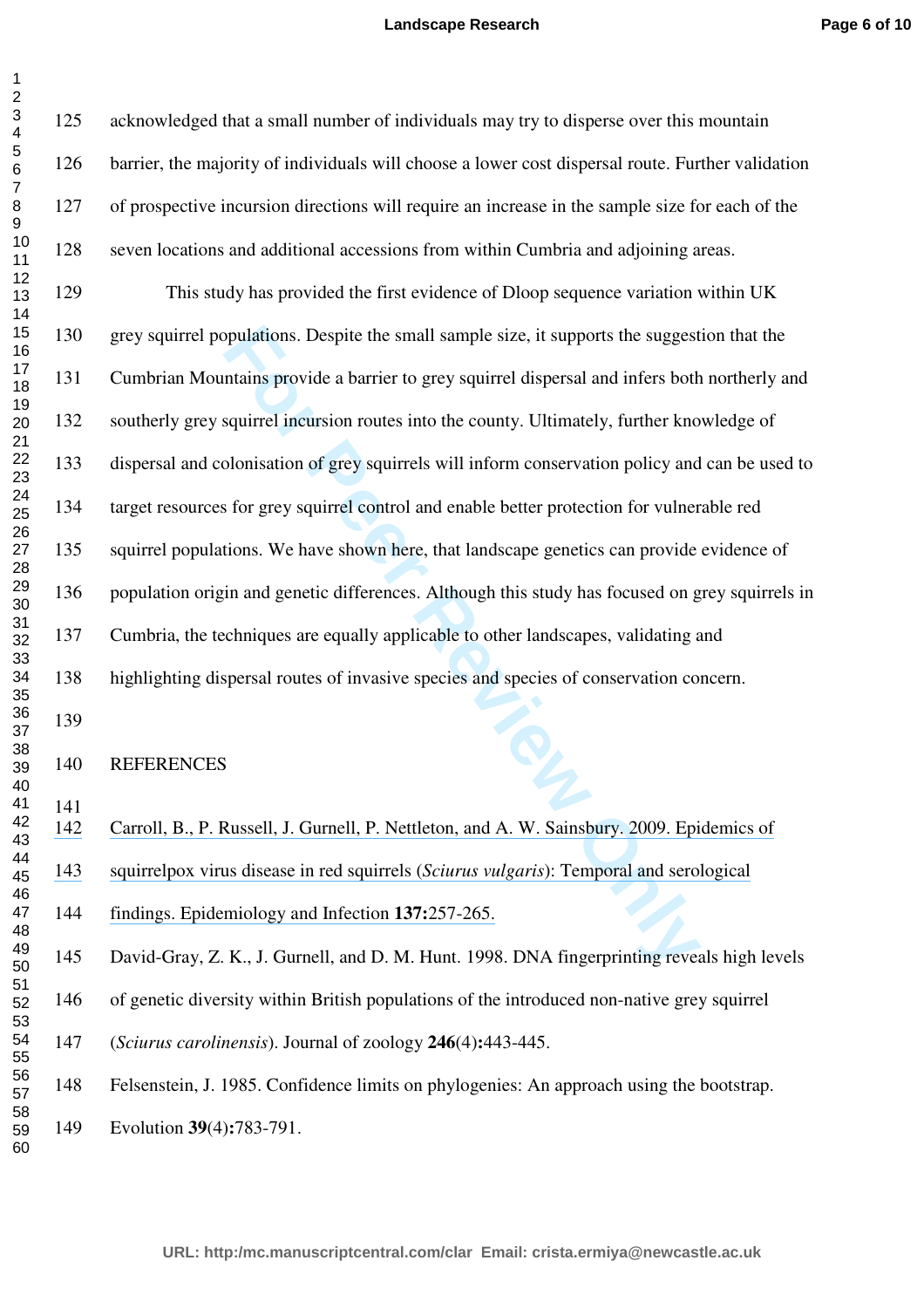#### **Page 7 of 10**

## **Landscape Research**

| $\overline{c}$<br>$\ensuremath{\mathsf{3}}$                                                                                                                                      | 150 | Gurnell, J., L. A. Wauters, P. W. W. Lurz, and G. Tosi. 2004. Alien species and interspecific     |
|----------------------------------------------------------------------------------------------------------------------------------------------------------------------------------|-----|---------------------------------------------------------------------------------------------------|
| $\overline{\mathbf{4}}$<br>5                                                                                                                                                     | 151 | competition: Effects of introduced eastern grey squirrels on red squirrel population dynamics.    |
| $6\phantom{1}6$<br>$\overline{7}$                                                                                                                                                |     |                                                                                                   |
| $\bf 8$<br>9                                                                                                                                                                     | 152 | Journal of Animal Ecology 73(1):26-35.                                                            |
| 10<br>11<br>12<br>13<br>14<br>15<br>16<br>17<br>18<br>19<br>20<br>21<br>22<br>23<br>24<br>25<br>26<br>27<br>28<br>29<br>30<br>31<br>32<br>33<br>34<br>35<br>36<br>37<br>38<br>39 | 153 | Hale, M. L., P. W. W. Lurz, and K. Wolff. 2004. Patterns of genetic diversity in the red          |
|                                                                                                                                                                                  | 154 | squirrel (Sciurus vulgaris L.): Footprints of biogeographic history and artificial introductions. |
|                                                                                                                                                                                  | 155 | Conservation Genetics 5:167-179.                                                                  |
|                                                                                                                                                                                  | 156 | Hale, M. L., and P. W. W. Lurz. 2003. Morphological changes in a British mammal as a result       |
|                                                                                                                                                                                  | 157 | of introductions and changes in landscape management: The red squirrel (Sciurus vulgaris).        |
|                                                                                                                                                                                  | 158 | Journal of zoology 260(2):159-167.                                                                |
|                                                                                                                                                                                  | 159 | Hale, M. L., P. W. W. Lurz, M. D. F. Shirley, S. Rushton, R. Fuller, and K. Wolff. 2001.          |
|                                                                                                                                                                                  | 160 | Impact of landscape management on the genetic structure of red squirrel populations.              |
|                                                                                                                                                                                  | 161 | Harrison, C. J., and J. A. Langdale. 2006. A step by step guide to phylogeny reconstruction.      |
|                                                                                                                                                                                  | 162 | The Plant Journal 45:561-572.                                                                     |
|                                                                                                                                                                                  | 163 | Hillis, D. M., and J. J. Bull. 1993. An empirical test of bootstrapping as a method for           |
|                                                                                                                                                                                  | 164 | assessing confidence in phylogenetic analysis. Systematic Biology 42(2):182.                      |
|                                                                                                                                                                                  | 165 | Lloyd, H. G. 1962. The distribution of squirrels in England and Wales, 1959. Journal of           |
| 40<br>41<br>42                                                                                                                                                                   | 166 | Animal Ecology 31:157-166.                                                                        |
| 43<br>44                                                                                                                                                                         | 167 | Lloyd, H. G. 1983. Past and present distribution of red and grey squirrels. Mammal Review         |
| 45<br>46<br>47<br>48<br>49<br>50<br>51<br>52<br>53<br>54<br>55<br>56<br>57<br>58                                                                                                 | 168 | $13(2-4):69-80.$                                                                                  |
|                                                                                                                                                                                  | 169 | Lowe, V. P. W. 1993. The spread of the grey squirrel (Sciurus carolinensis) into Cumbria          |
|                                                                                                                                                                                  | 170 | since 1960 and its present distribution. Journal of Zoology 231:663-667.                          |
|                                                                                                                                                                                  | 171 | Meece, J. K., C. E. Reynolds, P. J. Stockwell, T. A. Jenson, J. E. Christensen, and K. D. Reed.   |
|                                                                                                                                                                                  | 172 | 2005. Identification of mosquito bloodmeal source by terminal restriction fragment length         |
|                                                                                                                                                                                  | 173 | polymorphism profile analysis of the cytochrome B gene. Journal of Medical Entomology             |
| 59<br>60                                                                                                                                                                         | 174 | $42(4): 657-667.$                                                                                 |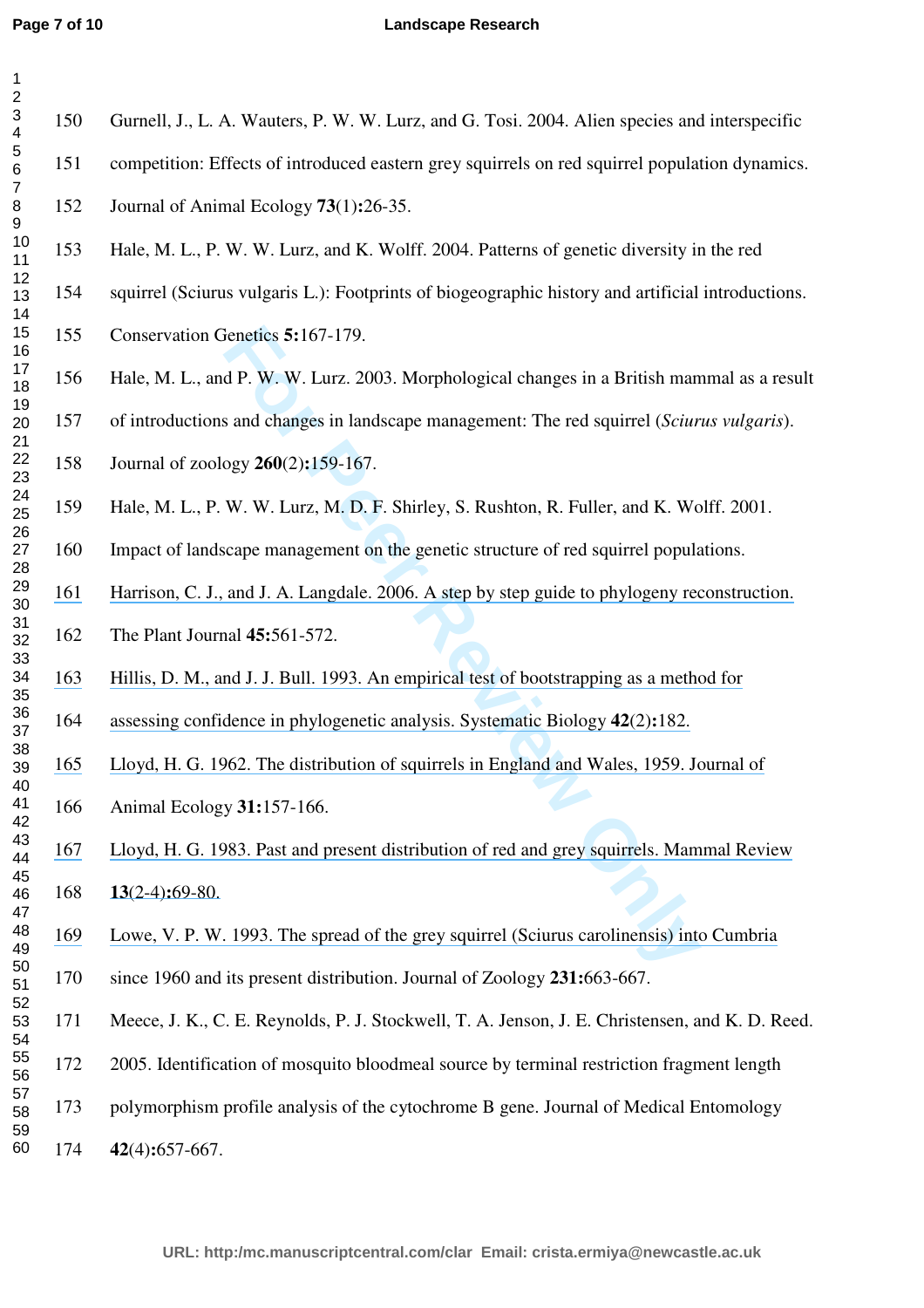| 3456789101123415167890 |
|------------------------|
|                        |
|                        |
|                        |
|                        |
|                        |
|                        |
|                        |
|                        |
|                        |
|                        |
|                        |
|                        |
|                        |
|                        |
|                        |
|                        |
|                        |
|                        |
|                        |
|                        |
|                        |
|                        |
|                        |
|                        |
|                        |
| 41                     |
| 42                     |
| 43                     |
| 44                     |
| 45                     |
| 46                     |
| 47                     |
|                        |
| 48                     |
| 49<br>50               |
|                        |
|                        |
| 51<br>52               |
| $\overline{5}$<br>3    |
| 54                     |
| 55                     |
| 56                     |
|                        |
| 57                     |
| 58                     |
| 59                     |
| 60                     |

  $\mathcal{L}$ 

Middleton, A. D. 1931. The grey squirrel. The introduction and spread of the American grey

- squirrel in the British Isles, its habits, food, and relations with the native fauna of the country.
- Sidgwick and Jackson, London.
- Sainsbury, A. W., R. Deaville, B. Lawson, W. A. Cooley, S. S. J. Farelly, M. J. Stack, P.
- Duff, C. J. McInnes, J. Gurnell, P. H. Russell, S. P. Rushton, D. U. Pfeiffer, P. Nettleton, and
- P. W. W. Lurz. 2008. Poxviral disease in red squirrels *Sciurus vulgaris* in the UK: Spatial and
- [temporal trends of an emerging threat. EcoHealth](https://www.researchgate.net/publication/23385491_Poxviral_Disease_in_Red_Squirrels_Sciurus_vulgaris_in_the_UK_Spatial_and_Temporal_Trends_of_an_Emerging_Threat?el=1_x_8&enrichId=rgreq-546cc208bbdc87b891b165d6597515b3-XXX&enrichSource=Y292ZXJQYWdlOzI1NDMxNTE1MTtBUzoxMzIxMzM2ODc0MDI0OTZAMTQwODUxNDUzNDQ1MA==) **5**(3)**:**305-316.
- Shorten, M. 1954. Squirrels. Collins, London.
- Skelcher, G. 1997. The ecological replacement of red by grey squirrels. Pages 67-78 in J.
- Gurnell and P. Lurz, editors. The conservation of red squirrels, *Sciurus vulgaris* L. People's
- Trust for Endangered Species, London.
- 2008. Poxviral disease in red squirrels *Sciurus vulgaris* in the U<br>
of an emerging threat. EcoHealth **5**(3):305-316.<br>
54. Squirrels. Collins, London.<br>
97. The ecological replacement of red by grey squirrels. Pages 6<br>
Lurz Stevenson, C. D., Watts, K., Nevin, O.T., Ramsey, A. D. and S. Bailey. In review. Validation
- and creation of a 'best fit' resistance set within a spatially explicit behaviourally-informed
- landscape model using historical observations of species invasion and information theory.
- [Tompkins, D. M., A. R. White, and M. Boots. 2003. Ecological replacement of native red](https://www.researchgate.net/publication/216634666_Ecological_replacement_of_natuve_red_squirrels_by_invasive_greys_driven_by_disease?el=1_x_8&enrichId=rgreq-546cc208bbdc87b891b165d6597515b3-XXX&enrichSource=Y292ZXJQYWdlOzI1NDMxNTE1MTtBUzoxMzIxMzM2ODc0MDI0OTZAMTQwODUxNDUzNDQ1MA==)
- [squirrels by invasive greys driven by disease. Ecology Letters](https://www.researchgate.net/publication/216634666_Ecological_replacement_of_natuve_red_squirrels_by_invasive_greys_driven_by_disease?el=1_x_8&enrichId=rgreq-546cc208bbdc87b891b165d6597515b3-XXX&enrichSource=Y292ZXJQYWdlOzI1NDMxNTE1MTtBUzoxMzIxMzM2ODc0MDI0OTZAMTQwODUxNDUzNDQ1MA==) **6**(3)**:**189-196.
- Trizio, I., B. Crestanello, P. Galbusera, L. A. Wauters, G. Tosi, E. Matthysen, N., and H. C.
- Hauffe. 2005. Geographical distance and physical barriers shape the genetic structure of
- Eurasian red squirrels (*Sciurus vulgaris*) in the Italian Alps. Molecular ecology **14**(2)**:**469-
- 481.
- [Wauters, L. A., P. W. W. Lurz, and J. Gurnell. 2000. Interspecific effects of grey squirrels](https://www.researchgate.net/publication/226113998_Interspecific_effects_of_grey_squirrels_Sciurus_carolinensis_on_the_space_use_and_population_demography_of_red_squirrels_Sciurus_vulgaris_in_conifer_plantations?el=1_x_8&enrichId=rgreq-546cc208bbdc87b891b165d6597515b3-XXX&enrichSource=Y292ZXJQYWdlOzI1NDMxNTE1MTtBUzoxMzIxMzM2ODc0MDI0OTZAMTQwODUxNDUzNDQ1MA==)
- (*Sciurus carolinensis*[\) on the space use and population demography of red squirrels \(](https://www.researchgate.net/publication/226113998_Interspecific_effects_of_grey_squirrels_Sciurus_carolinensis_on_the_space_use_and_population_demography_of_red_squirrels_Sciurus_vulgaris_in_conifer_plantations?el=1_x_8&enrichId=rgreq-546cc208bbdc87b891b165d6597515b3-XXX&enrichSource=Y292ZXJQYWdlOzI1NDMxNTE1MTtBUzoxMzIxMzM2ODc0MDI0OTZAMTQwODUxNDUzNDQ1MA==)*Sciurus* 
	- *vulgaris*) in conifer plantations. Ecological Research **15**(3)**:**271-284.

**URL: http:/mc.manuscriptcentral.com/clar Email: crista.ermiya@newcastle.ac.uk**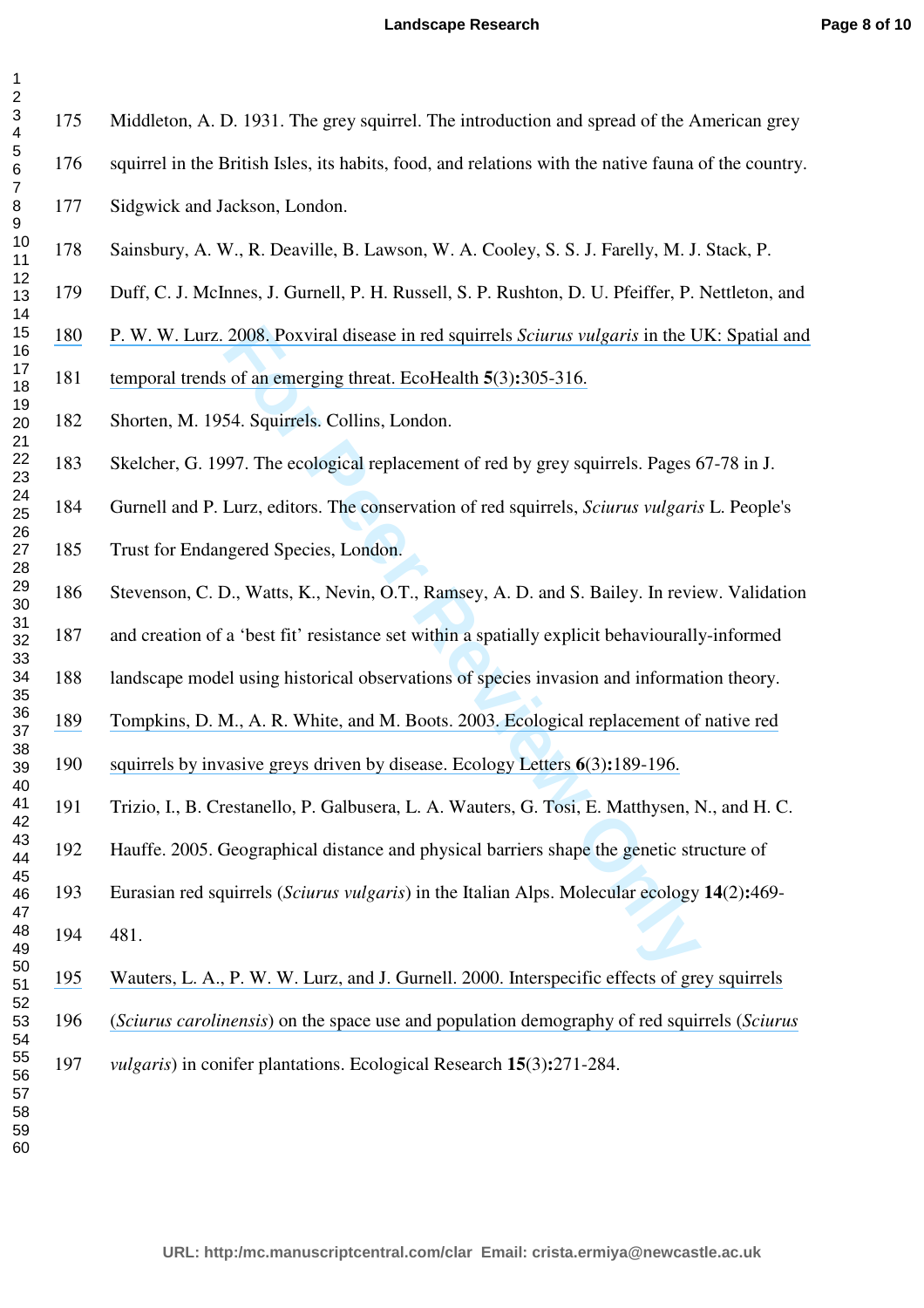

©Crown Copyright/database right 2010. An Ordnance Survey/EDINA supplied service Figure 1. Geographical location of grey squirrel sample sites within the UK.

186x273mm (300 x 300 DPI)